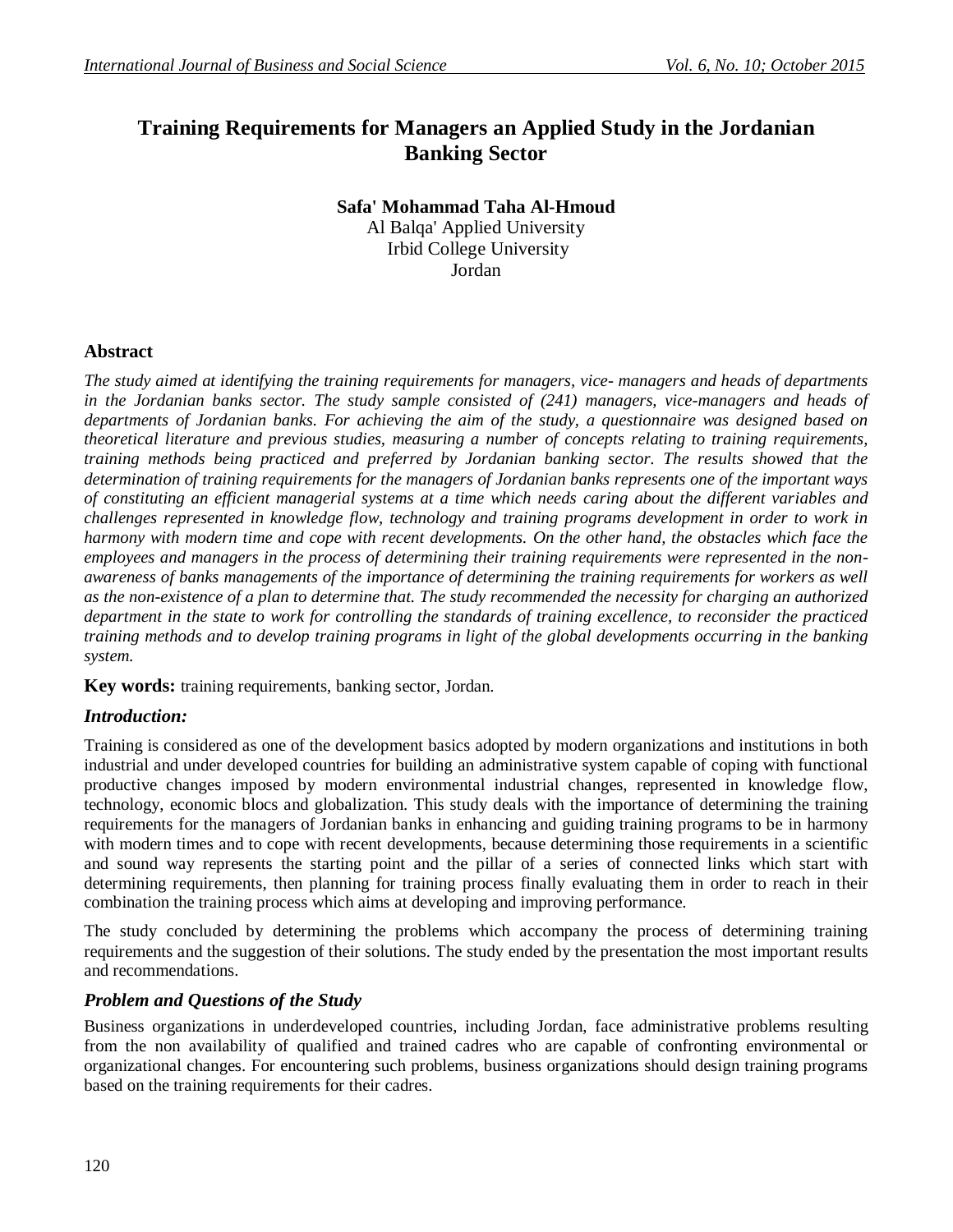Therefore the problem of the study was formed in the following questions:

- What are the followed basics in determining the training requirements for the managers of banks in Jordan?
- What are the favorite training strategies of banks managers?
- What are the obstacles encountered by managers in the process of determining their training requirements?
- What are the aspects of knowledge and skills that managers should be greatly trained in?

## *Study Aims*

- Shedding light on the concept of training requirements, their types, significance, determination stages and their components.

- Identifying the most important basics employed in determining training requirements.

- Discussing the difficulties and problems which accompany the process of determining training requirements.

- Presenting the appropriate suggestions and solutions to deal with the problems of determining training requirements in a way that could contribute in enhancing the effectiveness of the training process.

#### *Study Importance:*

The importance of the study is reflected through:

1- This study contributes in presenting the concepts and visions which support the success of business organizations in general and banks in particular in light of strong competition and speeding technological variables.

2- It is hoped that the study will help Jordanian banks to identify their managers' training requirements and to adopt the best ways to determine their training needs.

3- It will help banks to choose and build up perfect training strategies that conform to managers' needs and desires with the aim of promoting their performance in a way that is positively reflected on the level of the services offered to clients by banks.

#### *Study Methodology*

For identifying and dealing with the study problem, the following approaches were taken:

1) Office study: it aimed at collecting and analyzing the data which may contribute in achieving the study aims through the investigation of previous studies, researches, references and scientific periodicals related to the topic of the study.

2) Field study: it is an investigating diagnostic study which describes training programs for commercial banks managers and determines the weak points which occur through the sample's responses by using a questionnaire distributed to managers.

3) Descriptive analytical approach: it was used to clarify the importance of determining the training needs for Jordanian banks managers, and the problems that occur to them. This approach was followed by an analysis of the data and information related to the problems, conclusions to their results, and the use of the deductive approach to determine the best ways for enhancing and guiding training programs for managers.

4) Questionnaire Design: the questionnaire was designed in the following stages:

A- Reviewing the literature and studies relating to the topic.

B- Developing and revising the questionnaire with people specialized in training fields.

C- Distributing a number of questionnaires to check the understanding of the phrase and words used in them. The value of internal harmony co-efficient of the questionnaire was (0.82). Lickert Five- point response scale was used for answering the question.

D- Face validity Test of the questionnaire was conducted to check the clarity of its phrases, then the test of how the items expressed the study dimensions and its reliability by using (Gronbach Alpha).

#### *Study population and Sample:*

The study population consisted of (146) Jordanian commercial branch banks. The sample comprised managers, vice- managers and some heads of departments. (300) questionnaires were randomly distributed. (250) questionnaires were returned, but (9) of them were excluded for invalidity. (241) questionnaires underwent statistical analysis by using SPSS.

#### *Study Sample Characteristics:*

The study examined the following demographic and job variables of the study sample: sex, qualification, years of experience, age category and job title. The study sample was described as follows in table (1):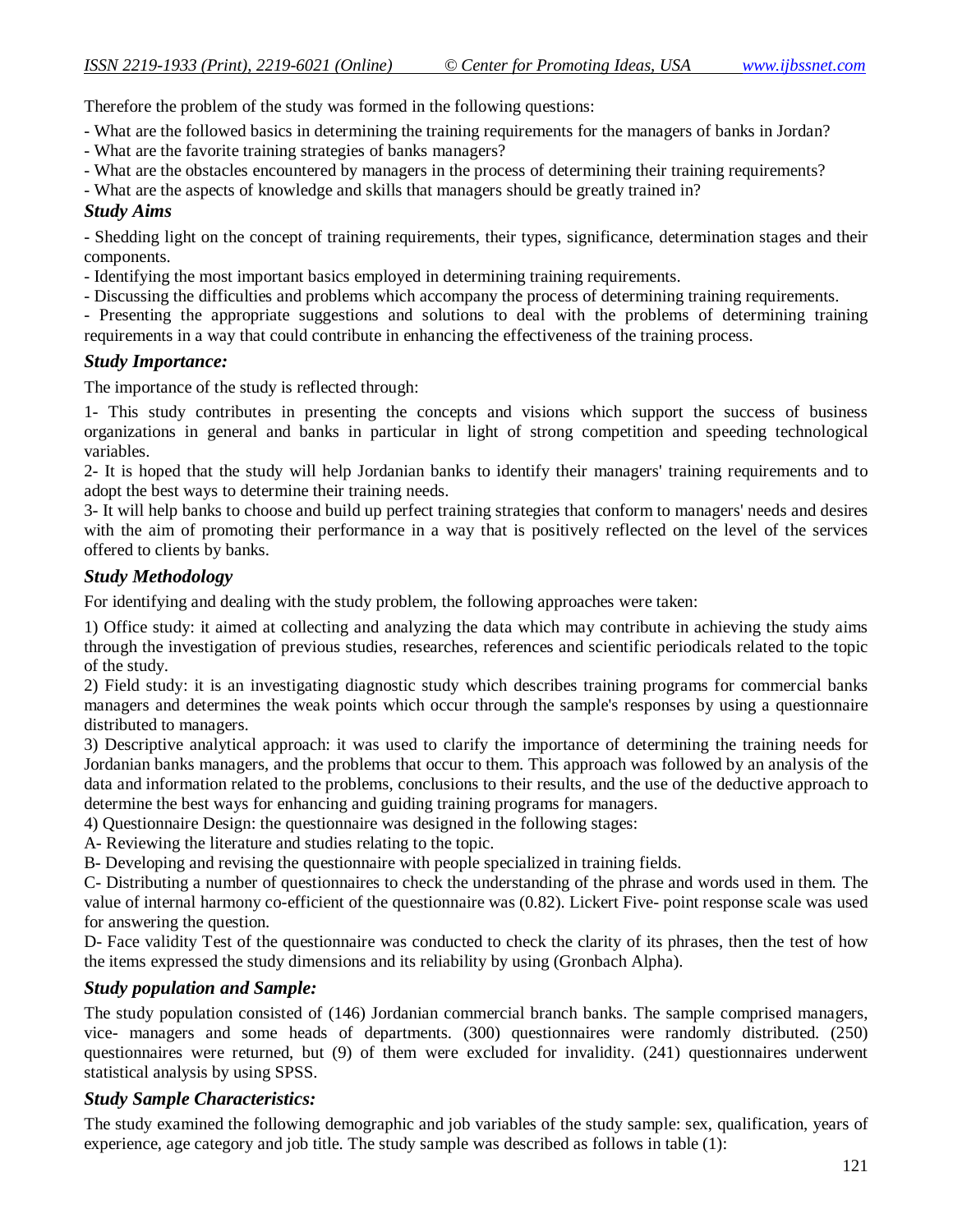| <b>Variable</b> | <b>Variable categories</b> | No. | <b>Ratio</b> |
|-----------------|----------------------------|-----|--------------|
| <b>Sex</b>      | Male                       | 175 | 72.6         |
|                 | Female                     | 66  | 27.4         |
| Age             | Under 30 years             | 52  | 21.6         |
|                 | $31 - 40$ years            | 87  | 36.1         |
|                 | $41 - 50$ years            | 75  | 31.1         |
|                 | More than 51 years         | 27  | 11.2         |
| Qualification   | B.A. and less              | 135 | 56.0         |
|                 | <b>Higher Studies</b>      | 106 | 44.0         |
| Job Experience  | Less than 10 years         | 61  | 25.3         |
|                 | From 10 to less them 15    | 98  | 40.7         |
|                 | 15 years and more          | 82  | 34.0         |
| Job             | Manager                    | 107 | 44.4         |
| Title           | Vice – manager             | 76  | 31.5         |
|                 | <b>Head of Department</b>  | 58  | 24.1         |

**Table (1) a description of the study sample in regard to demographic and job variables**

Table (1) shows that most of the subjects were males.

Their ratio was (72.6%) while that for females was (27.4%) of the total number of the study sample. Concerning the age variable, the age category (31-40 years) was the highest with (36.1%), while those of (51 years and more) had (11.2%) of the study subjects as the lowest ratio. In regard to qualification, B.A. and less had the highest ratio of (56%), followed by (higher studies) with a ratio of (44%) as the lowest. Concerning the variable of years of experience, the highest ratio was to the advantage of the category (10 to less than 15 years) which was (40.7%) and the lowest ratio was (25.3%) for the category (less than 10 years). In regard to job title, (44.4%) of the subjects were managers with a number of (107) subjects. (31.5) of the sample of (76) subjects. Finally, the ratio of the heads of departments was (24.1%) with a number of (58) subjects.

#### **Previous Studies:**

The theoretical review of training requirements will be presented as follows according to their time sequence 1- A study (Muftah, 1996) titled "Training Requirements for Directory Managers and Heads of Administrative Departments in Lybian universities" which aimed at giving answers to the following questions:

1. What is the degree of training requirements for directory managers and heads of administrative departments in Lybian universities?

2. Do training requirements for directory managers and heads of administrative departments in Lybian universities vary according to (job rank, qualification, and years of experience, specialization and university)? The study sample consisted of (330) administrative distributed to the following two categories: Directory managers (123) and managers and heads of departments (207). The study concluded the existence of a very great degree of a training need and the order of training requirements as follows: supervision, performance assessment, decision taking, communication, organization and coordination, human relationships time management, the existence of statistically significance differences that could be attributed to job rank to the advantage of heads of departments and the non-existence of differences on the degree of training requirements that could be attributed to the type of university.

2. A study (Mann, 1996) titled "what should training Evaluations Evaluate" which was conducted in Britain and aimed at identifying the reality of training programs and the most important obstacles which restrict their efficiency from the points of the views of these in charge of the training process.

The study included a study case for one organization and was based on the method of interview to collect information.

The most important results of the study were the emphasis on the importance of evaluating training programs as on importance part of the training process and the most important obstacles which hinder the evaluation process are what and how they can evaluate training programs (evaluation mechanism).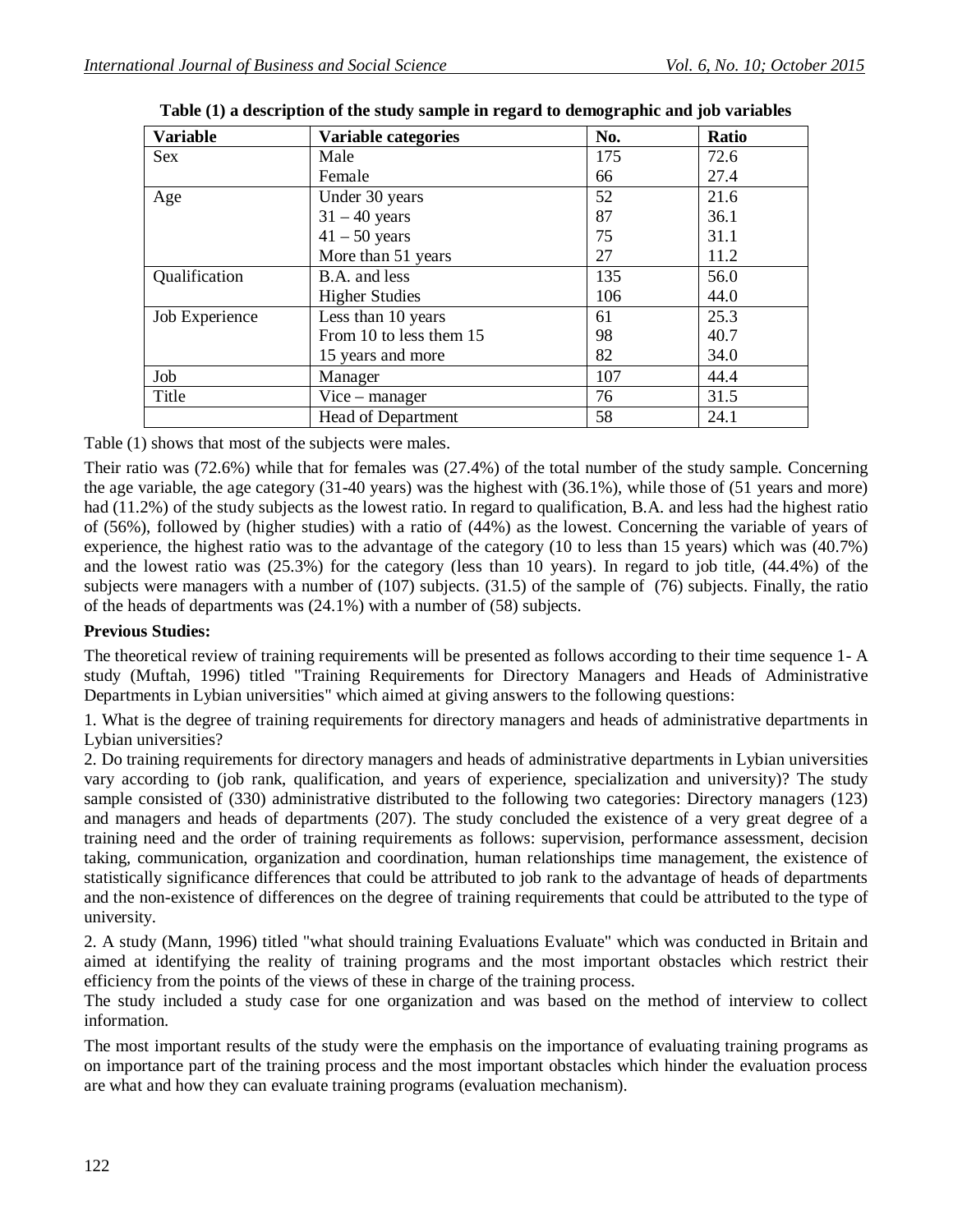3- A study (Oleiwat, 1996) titled " Determination of Training Needs: A comparative study Between Jordanian Banking Sectors, public and private". The study aimed at identifying the fact of determining the training needs in the Jordanian banking sector as well as the determination of the obstacles which face the banking sector in this respect. This study was conducted on (137) people in charge and workers in the units of human resources. This study concluded the following:

- Concern about the determination of training needs in private banking sector is more than that in public one.

- There is no determination of training needs in the different banking sectors.

- The bank sector does not use a variety of scientific methods in the determination of training needs and the methods were greatly confined to questionnaires and the observation of individuals while working.

4- A study (Abu Dawleh, Ayyoub, 2003) titled "The Reality of Training Needs for the Two levels of Medium Administration and Supervision Administration in the sector of Jordanian Banks", which aimed at the identification of the actual fact of the process of the determination of training needs at the two levels of medium administration and supervision administration in the sector of Jordanian banks. The study sample consisted of (253) employees.

The study concluded the following results: the most used method of the process of determining training needs for the levels of medium administration (management) and supervision management was the continuous and regular evaluation of performance; the least used method was the getting of the help of external express and advisor. The obstacles which face the process of determining training needs was represented in the non-existence of strategic plans and clear aims for the process of determining training needs and the managers themselves did not believe in the process of determining their training needs.

#### **Study Theoretical Frame:**

The concept of Training Needs:

Vand yk (2001) identified the training needs as the gap between what is existing and what should be. Dinisi and, Griffin (2001) stated that the analysis of the training need depends on the evaluation of jobs' needs and requirements in any organization and the evaluation of the present capabilities of the employees who occupy jobs. Brown (2002) identified the process of determining the training needs as a continuous process of collecting necessary data information in order to determine the training need in a way that helps in the development of an efficient training program which is capable of helping organizations to achieve their aims.

He identified training as an organized and continuous process to enhance the individual's knowledge and attitudes of the individual or the group to improve performance and to a quire the organized experience, change their behavior and refine their skills and capabilities through continuous stimulation for learning and using modern methods to conform with their personal ambitions. All this can occur through management designed programs taking account of their needs and the needs of the organization and society. It seems clear from the above mentioned that the training need is the group of changes required to be added to the skills of an individual who occupies a specific job in order to make him capable of occupying it through the balance between the requirements of the present job and the capabilities of the person who occupies it.

#### **The Stages of Determining Training Needs:**

The stages of determining training needs are represented in the following:

- 1- Conducting field studies to identify the problems which face the employees' performance.
- 2- Analyzing the organization, examining the work's systems and procedures and their evaluation.
- 3- Studying work powers in the state.

4- Analyzing work for the determination of employees' characteristics, skills and the required capabilities which should be available in the worker.

5- Studying the individual's capabilities, qualification, skills and job behavior (Batainih, 2003).

The organizations adoption of the processes of determining their employees' training needs is the key to the success of any training program. Holding any training program without the process determining the employees, the training needs will lead to the training program's failure, and will consequently give the employees more or less training than they need or provide them with the training that they don't need (Sa'ati, 1998).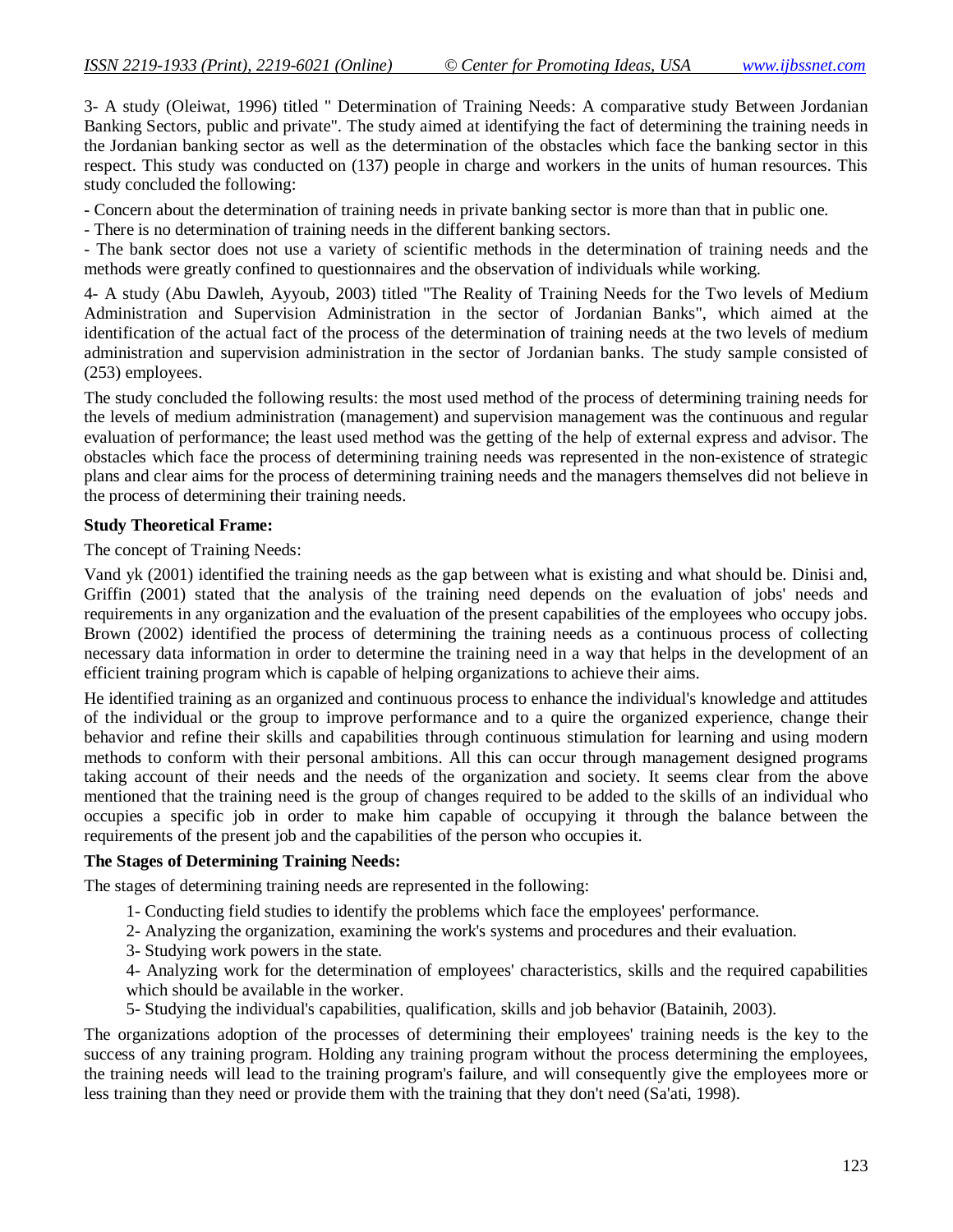## **Ways of collecting Information for the Determination of Training Needs:**

Abu-Doleh and Weir (1997) said that collecting the necessary data and information for determining training needs can be done by many ways, of which are the following: interviews, questionnaires, tests, problem solving, observation, checking registers and reports, performance assessment (Long enecker and Gioia, 1993; Herbert and Dover spike, 1990), workers' views and advisers (Dockery and Sahi, 1998).

### **People in charge of the Determination of Training Needs:**

The process of determining training needs usually starts when the employee's direct boss thinks that there is a certain problem which needs training solutions. If specifying the problem is not exact, this will require the opinion of specialists from outside the organization. So, there may be more than one side responsible for determining training needs: the employee performing his job, the employee's direct boss, the person responsible for training in the organization, an adviser or a training specialist from outside the establishment. It is worth mentioning that individuals' efforts cannot be perfect without support from the higher management in order to facilitate their tasks and work for their success (Abu-Kafah, 2003).

#### **Presentation of Results, Conclusions and Recommendations:**

The following is a presentation of the study results which basically aimed at identifying the training needs for the managers of the branches of Jordanian banks and their strategies, based on the questions previously determined in the frame of describing the study problem, taking into account the gradation of the scale used in the study as follows:

| agree<br>$\sim$ UQIIE $\sim$<br>иν. | . oree<br>ALLU | a oree<br>$L_{\rm LDA}$<br>u | . .<br>disagree<br>ðШ<br>.OH? |
|-------------------------------------|----------------|------------------------------|-------------------------------|
|                                     |                | -                            |                               |

Based on that, the values of arithmetic means which the study reached will be dealt with, in order to interpret the data, as follows:

| <b>Arithmetic mean</b>         | <b>Estimate degree</b> |
|--------------------------------|------------------------|
|                                |                        |
| From $1.00$ to less than $2.5$ | Low                    |
| From 2.5 to less than 3.5      | Medium                 |
| From $3.5$ to $5$              | Great (High)           |

Based on that, if the value of the arithmetic mean of the items is more than (3.5), the level of estimates will be big. This means that the subjects agree with the item, however, if the value of the arithmetic mean is  $(2.5 - 3.5)$ , the level of the estimates will be medium. If the value of the arithmetic mean is less then (3.5), the level of estimates will be low. For answering the first question of the study, the arithmetic means and standard deviations of the subjects' responses about the basics adopted for determining the training needs of banks' managers were calculated. Table (1) shows that.

**Table (1) Arithmetic means and standard deviations of the basics adopted in measuring the training needs of bank's managers ordered in sequence:**

| <b>Item</b>    | <b>Item</b>                                             | Arith. | Stand. | Est.  | Ra-            |
|----------------|---------------------------------------------------------|--------|--------|-------|----------------|
| No.            |                                                         | mean   | Dev.   | Deg.  | nk             |
| $\overline{5}$ | Managers training needs are determined in light of      | 4.09   | 0.29   | great |                |
|                | technological developments used in bank sectors.        |        |        |       |                |
| $\overline{4}$ | Managers' training needs are determined according to    | 3.96   | 1.35   | great | 2              |
|                | the results of their performance evaluation.            |        |        |       |                |
| $\overline{1}$ | The bank in which you work determines its managers'     | 3.83   | 0.82   | great | 3              |
|                | training needs in a continuous way                      |        |        |       |                |
| $\overline{3}$ | Managers' training needs are determined according to    | 3.79   | 0.83   | great | $\overline{4}$ |
|                | their job description                                   |        |        |       |                |
| $\overline{2}$ | The bank in which you work has clear policies and plans | 3.74   | 0.60   | great | 5              |
|                | in regard to the determination of its managers training |        |        |       |                |
|                | needs                                                   |        |        |       |                |
|                | The total arithmetic mean                               | 3.88   | 0.76   | great |                |

\* Arithmetic mean out of (5) grades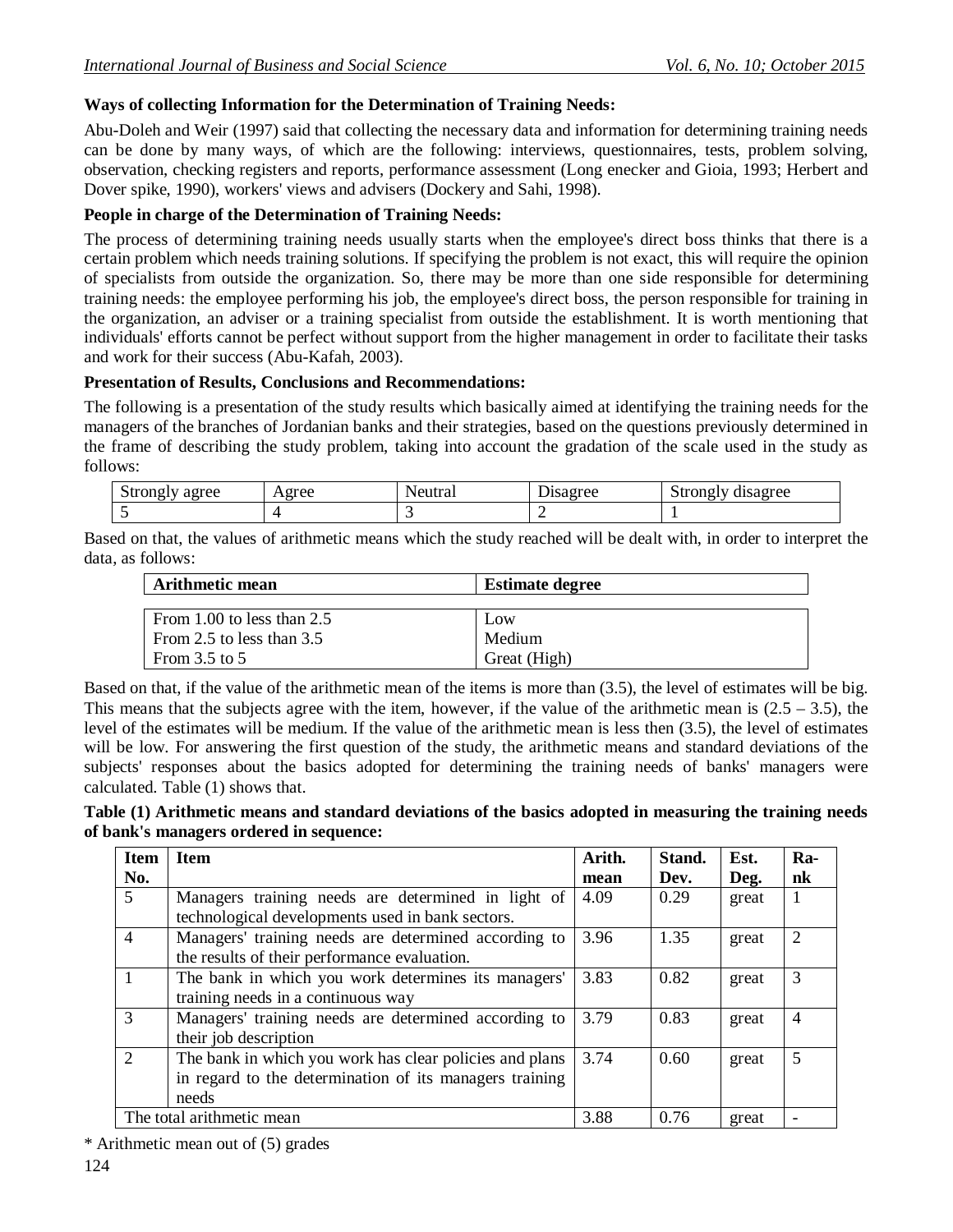Table (1) shows that arithmetic means ranged between (3.74-4.09) and standard deviations between (0.29 – 1.35) and a big estimate degree for all items. Item number (5), which reads " the determination of managers' training needs occurs in light of the technological developments used in the sector of banks, came with an arithmetic mean of (4.09) and a standard deviation of (0.29), followed by item (4) which reads "the determination of managers' training needs occurs according to the results of their performance evaluation" with an arithmetic mean of (3.96) and a standard deviation of (1.35), followed by item number (1) which reads "the bank in which you work continuously determines its managers' training needs" with an arithmetic mean of (3.85) and a standard deviation of (0.82), followed by item number (3) which reads " managers training needs are determined according to their job description" with an arithmetic mean of (3.79) and a standard deviation of (0.83). Item number (2) which reads " the bank in which you work has clear policies and plans in regard to its managers' training needs" came in the final rank with on arithmetic mean of  $(3.74)$  and a standard deviation of  $(0.60)$ .

The whole arithmetic mean was (3.88) which implied a great degree of taking care of the bases for the determination of the training needs of Jordanian banks.

Second question: what are the obstacles which the managers encounter in the process of determining their training needs?

For answering the second question of the study, the arithmetic means and standard deviations of the items which measure the level of the existence of obstacles which face managers in the process of determining their training needs, Table (2) shows that.

|  | Table (2) shows the arithmetic means and standard deviations of the items which measure the obstacles |  |  |  |  |  |
|--|-------------------------------------------------------------------------------------------------------|--|--|--|--|--|
|  | which face managers in the process of determining their training needs in sequence:                   |  |  |  |  |  |

| <b>Item</b>    | <b>Item</b>                                                  | Arith. | Stand. | Est.  | Ra-            |
|----------------|--------------------------------------------------------------|--------|--------|-------|----------------|
| No.            |                                                              | mean   | Dev.   | Deg.  | nk             |
| 6              | non-awareness of banks managements of the<br>The T           | 4.02   | 0.92   | great |                |
|                | importance of determining their managers' training needs     |        |        |       |                |
| 10             | The non-existence of a plan for the determination of         | 3.83   | 1.00   | great | $\mathfrak{D}$ |
|                | managers' training needs                                     |        |        |       |                |
| $\overline{7}$ | The managers' feeling of embarrassment at the process of     | 3.79   | 1.48   | great | 3              |
|                | his performance evaluation and the determination of his      |        |        |       |                |
|                | training needs                                               |        |        |       |                |
| 8              | Interest in the quantity rather than the quality in training | 3.75   | 1.42   | great | $\overline{4}$ |
|                | programs                                                     |        |        |       |                |
| 9              | The non-availability of sufficient time for determining      | 3.64   | 1.20   | great | 5              |
|                | managers' training needs                                     |        |        |       |                |
| 11             | The non-availability of a cadre capable of determining       | 3.57   | 1.63   | great | 6              |
|                | managers' training needs                                     |        |        |       |                |
|                | Whole arithmetic mean                                        | 3.76   | 1.25   | great |                |

Table (2) shows that the arithmetic means of obstacles ranged between (3.57-4.02) with standard deviations between (0.92-1.63) and a great estimate for all items. Item number (6) which needs" the unawareness of banks managements of the importance of determining their managers' training needs" come in the first rank, with an arithmetic mean of (4.02) and a standard deviation of (0.92), followed by item number (10) which reads" the nonexistence of a plan to determine managers' training needs" exam in the second rank, with an arithmetic mean of (3.83) and a standard deviation of (1.00), followed by item number (7) which reads " the manager feels embarrassed at the process of his performance evaluation and determination of his training needs', with an arithmetic mean of (3.79) and a standard deviation of (1.48), followed by item number (8) which reads " the interest in quantity rather than quality" with an arithmetic mean of (3.75) and a standard deviation of (1.42), followed by item number (9) which reads" the non-availability of sufficient time for determining managers' training needs", with an arithmetic mean of (3.64) and a standard deviation of (1.20), followed by item number (11) which reads " the non-existence of a qualified cadre capable of determining managers' training needs, with an arithmetic mean of (3.57) and a standard deviation of (1.63).

The whole mean of the items which measure the obstacles which face managers in the process of determining their training needs was (3.76) which is a high mean which shows the existence of determining their training needs with a great degree.

Third question: What are the managers' favorite training strategies?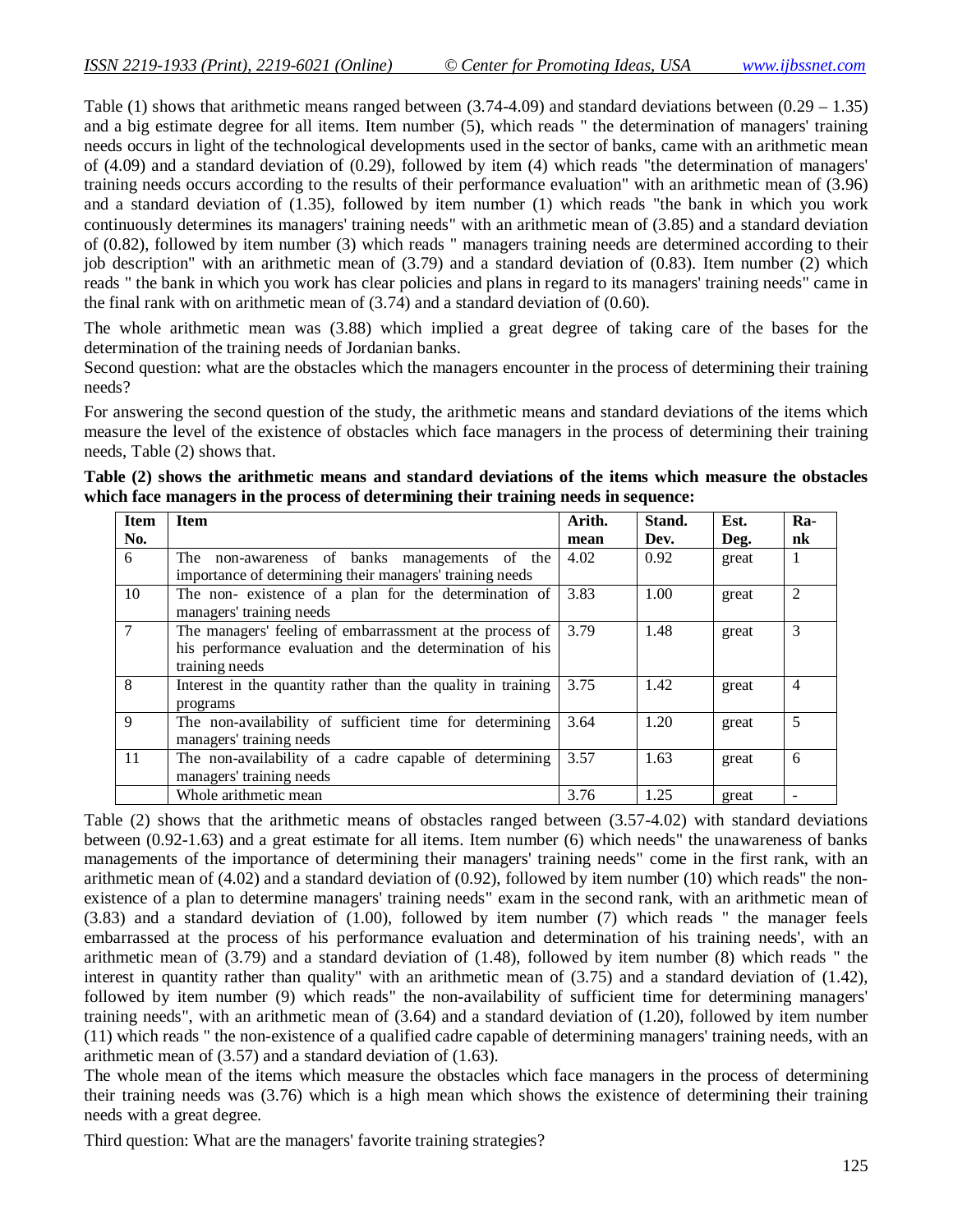For answering the third question, frequencies and percentages of the training strategies favored by managers were calculated as well as the arithmetic means and standard deviations. Table (3) shows this.

| Table (3) the arithmetic means and standard deviations of the training strategies favored by managers in |
|----------------------------------------------------------------------------------------------------------|
| sequence.                                                                                                |

| <b>Item</b> | <b>Item</b>                                                 | Arith. | Stand. | Est.   | Rank           |
|-------------|-------------------------------------------------------------|--------|--------|--------|----------------|
| No.         |                                                             | mean   | Dev.   | Deg.   |                |
| 14          | I prefer that the trainer should be from within the bank    | 3.91   | 1.32   | great  |                |
|             | rather than from outside the bank                           |        |        |        |                |
| 13          | The aims of training programs conform with the aims and     | 3.77   | 1.28   | great  | 2              |
|             | aspirations of the bank in which I work                     |        |        |        |                |
| 16          | I prefer the programs hold in the bank more than those held | 3.74   | 1.34   | great  | 3              |
|             | outside                                                     |        |        |        |                |
| 12          | The choice of training programs is based on training needs  | 3.44   | 1.45   | medium | $\overline{4}$ |
| 15          | I prefer the training programs which focus on the present   | 3.42   | 1.59   | medium | 5              |
|             | job rather than these which focus on the future job         |        |        |        |                |

Table (3) shows that the arithmetic means ranged between (3.42-3.91) and the standard deviations between (1.28- 1.59). Item number (14) which reads " I prefer that the trainer should be from within the bank rather from outside "come with an arithmetic mean of (3.91) and a standard deviation of (1.32) with a great estimated degree, followed by item number (13) which reads "the aims of training programs conform with the aims and aspirations of the bank in which I work", with an arithmetic mean of (3.77) and a standard deviation of (1.28), with a great estimate degree, followed by item number (16) which reads " I prefer the programs held in the bank more than those held outside", with an arithmetic mean of (3.74) and a standard deviation of (1.34) with reads "the choice of training programs is based on training needs, with and arithmetic mean of (3.44) and a standard deviation of (1.45) with, medium estimate degree, followed by item number (15) which reads " I prefer the training programs which focus on the present job rather than those which focus on the future job " come in the final rank, with an arithmetic mean of (3.42) and a standard deviation of (1.59), with a medium estimate degree.

Fourth question: what are the aspects of knowledge and skills which managers greatly need to be trained in? For answering the fourth question, the arithmetic means and standard deviations of the aspects of knowledge and skills in which managers need to be greatly trained. Table (4) shows that.

| Table (4) the arithmetic means and standard deviations of the aspects of knowledge and skills which |
|-----------------------------------------------------------------------------------------------------|
| managers need to be greatly trained in sequence.                                                    |

| <b>Aspects of Knowledge and skills</b> | Arith. mean | <b>Stand. Dev.</b> | Est. Deg. | Rank           |
|----------------------------------------|-------------|--------------------|-----------|----------------|
| Strategic planning                     | 3.95        | 1.55               | degree    |                |
| Management of human resources          | 3.95        | 1.76               | great     |                |
| Time Management                        | 3.60        | 1.59               | great     | 3              |
| Leadership and team building           | 3.35        | 1.63               | medium    | $\overline{4}$ |
| Skill of negotiation                   | 3.27        | 1.71               | medium    | 5              |
| Stimulating employee                   | 3.25        | 1.61               | medium    | 6              |
| <b>Marketing Skills</b>                | 3.17        | 1.64               | medium    | 7              |
| Communicating with others              | 3.14        | 1.68               | medium    | 8              |
| Creative thinking                      | 3.02        | 1.66               | medium    | 9              |
| Skills of using computer               | 3.02        | 1.70               | medium    | 10             |
| Crises management                      | 2.73        | 1.66               | medium    | 11             |
| Management of Comprehensive goodness   | 2.54        | 1.60               | medium    | 12             |
| <b>Accounting Skills</b>               | 2.53        | 1.67               | medium    | 13             |
| Observation                            | 2.00        | 1.53               | low       | 14             |

Table (4) shows that the most important responses of the study subjects about the aspects of knowledge and skills which they needed to be trained in were "strategic planning", "management of human resources" with an arithmetic mean of (3.95) and "time management" with an arithmetic mean of (3.60) and a great estimate degree, while the lowest arithmetic mean (2.00) was for the skill of "observation", with a low estimate degree. It is noticed that there is a great difference in arithmetic means and standard deviations as a result of the in harmony in the responses of the subjects on this question.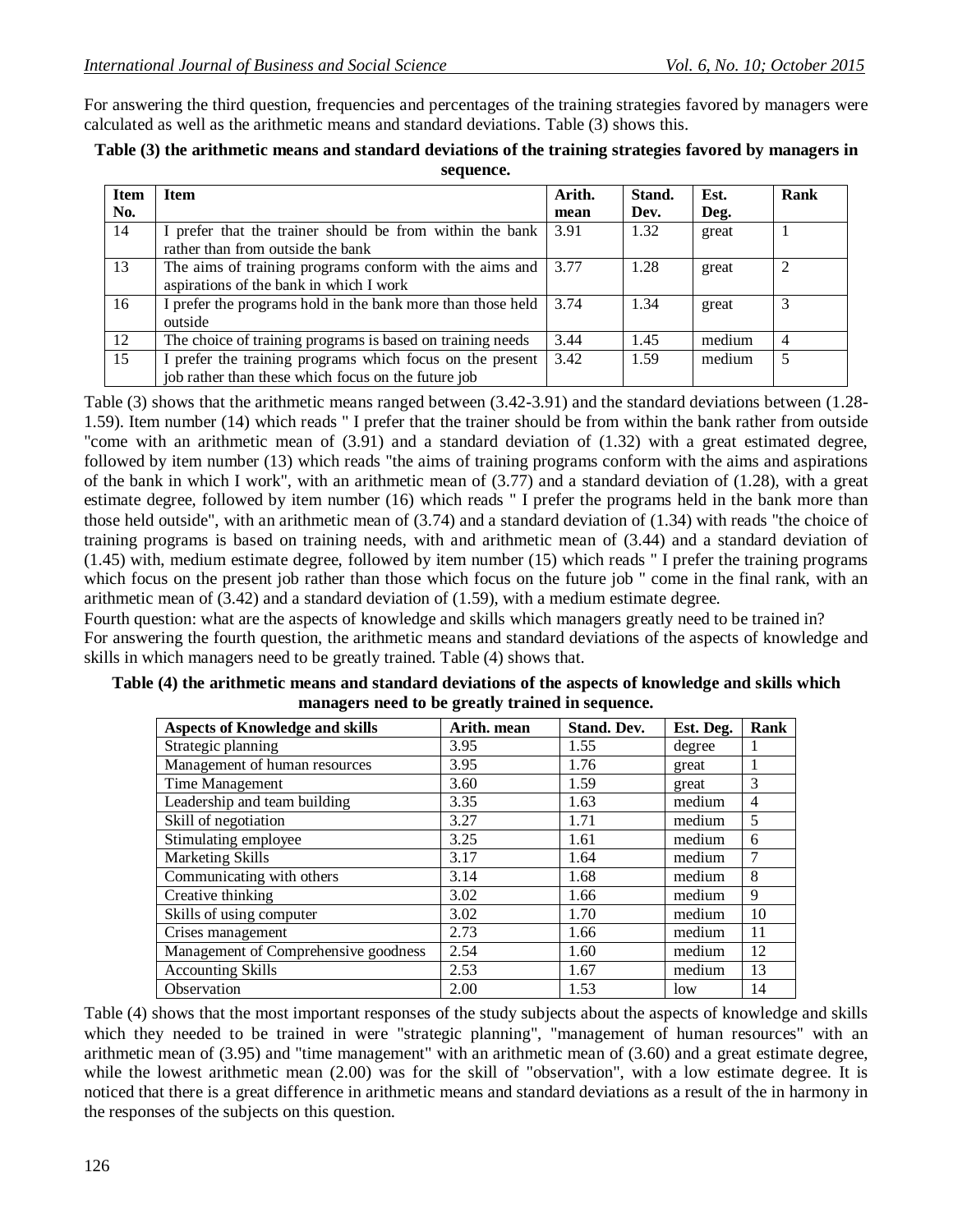#### *Conclusions and Recommendations*

#### **Conclusions:**

In light of the previous results, the study reached the following conclusions:

1- The international developments occurring in the banking sector are amongst the most important bases followed in the determination of the training needs for banks' managers in Jordan, in a way that makes it possible for trainees to encounter what might happen in regard to changes in the international environment.

2- The existence of obstacles which face managers in the process of determining their training needs represented in the non-awareness of banks" managements of the importance of the determining training needs and the nonexistence of a plan to determine managers' training needs.

3- The conformity of the aims of training programs with the bank's aims and aspirations is one of the most important favorite managers' training strategies as well as the preference of the trainer to be from within the bank and not from outside the bank.

4- The most important aspects and skills that managers need to be trained in were strategic planning, management of human resources, time management, leadership and team building, negotiation skills, employees, stimulation, marketing skills, communicating with others, creative thinking and the skills of using the computer.

#### **Recommendations:**

In light of the study results, the following recommendations may be suggested:

1. The necessity of resorting to the way of analyzing the problem for the determination of the training needs for banks' managers in Jordan, and the work for building up training programs that is in harmony with the actual facts of solving the problems which they face.

2- Building up plans that ensure the evaluation of managers' performance based on correct scientific foundations and examines training need during specific time intervals to make it easier for decision makers to provide necessary training programs to increase managers' competence.

3- Building and designing training programs that help managers in creative thinking in a way that deepens the future bank policies in the minds of workers and clients.

4- Focus on the preparation of training programs for managers for the present job more than the future job.

5- Involving managers in training programs that might help them to increase their capabilities in leading the team work in the bank, stimulating workers and good negotiation with clients.

6. Assigning an authorized department in the state to work as a reference responsible for controlling the standards of training goodness with all its types and coordinating between the different institutions and government departments that have something to do with training to establish a reference base responsible for dealing with the drawbacks in the sector o training and conducting studies relating to the efficiency of training and its products goodness and offering the standards to refer to as a measure of goodness and classifications.

المراجع العربیة: - أبو دولة وأیوب (2003). واقع الاحتیاجات التدریبیة لمستوى الإدارة الوسطى والإدارة الإشرافیة في قطاع البنوك الأردنیة, أبحاث الیرموك, مجلد ,19 عدد .13 - أبو قفة ھدیة منصور (2003). أثر تحدید الاحتیاجات التدریبیة لمصارف التجاریة اللیبیة على كفاءة وفاعلیة البرامج التدریبیة, رسالة ماجستیر غیر منشورة, جامعة آل البیت, المفرق, الأردن. - بطاینة محمد تركي (2003). أسس تحدید الاحتیاجات التدریبیة لشركة الاتصالات الأردنیة (إقلیم الشمال), رسالة ماجستیر غیر منشورة, جامعة الیرموك, إربد, الأردن. - ساعاتي أمین (1998). إدارة الموارد البشریة من النظریة إلى التطبیق, دار الفكر العربي, القاھرة. - الطعاني حسن أحمد (2002). التدریب مفھومھ, فعالیتھ, بناء البرامج التدریبیة وتقویمھ, دار الشروق للنشر والتوزیع, عمان, الأردن. - العزاوي نجم (2008). التدریب الإداري, الیازوري, عمان, الأردن. - علیوات محمود إبراھیم (1996). تحدید الاحتیاجات التدریبیة: دراسة مقارنة بین القطاع المصرفي الاردني العام والخاص, رسالة ماجستیر غیر منشورة, الجامعة الاردنیة, عمان, الأردن. - مفتاح أحمد مفتاح (1996). الاحتیاجات التدریبیة لمدیري الإدارات ورؤساء الأقسام الإداریة في الجامعات اللیبیة, رسالة ماجستیر غیر منشورة, جامعة الیرموك, إربد, الأردن.